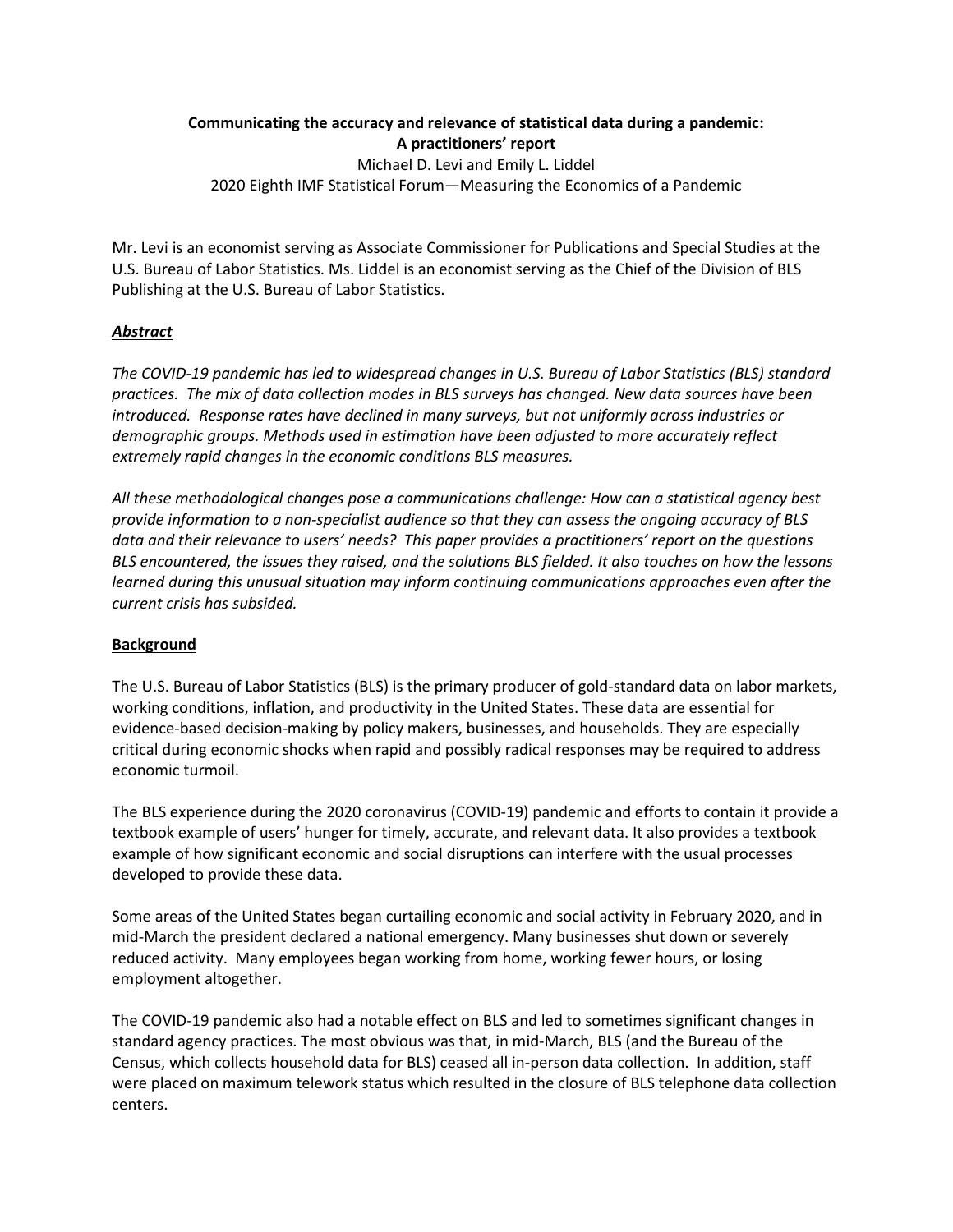Thus, in many BLS surveys, the mix of data collection modes changed. In April 2019, for the Consumer Price Index commodities and services price survey, 74 percent of outlets were visited in person, 10 percent were contacted by telephone, and 16 percent were contacted online. During the pandemic, in April 2020, the mix had changed to zero personal visits, 18 percent telephone contact, and 82 percent online. The Producer Price Index, by contrast, already collected nearly all its repricing data through web collection and there were no changes to collection mode in response to the pandemic.

Response rates have declined in many BLS surveys, but not uniformly across industries, demographic groups, or geographic areas. In the Current Employment Statistics (CES) survey, for example, collection rates for construction, manufacturing, wholesale trade, and other services declined between 10 and 20 percentage points in April 2020 from the average for the 12 months ending in February 2020. Conversely, the collection rates for leisure and hospitality and for federal government increased by 10 to 20 percentage points from the average for the 12 months ending in February 2020. The collection rates for all other major industries were within 10 percentage points of the average of the 12 months ending in February 2020.

Some BLS programs adjusted the methods used in estimation to reflect extremely rapid changes in the U.S. economy more accurately. The CES survey made changes to its birth-death model to account for the shifting relationship between businesses starting up and businesses closing. The Job Openings and Labor Turnover survey changed its seasonal adjustment factors.

As the effects of the pandemic continued, BLS also introduced supplemental data sources. BLS productivity measures use the household (Current Population Survey, or CPS) and establishment (CES) labor force surveys to help estimate hours worked. These surveys' reference periods are typically in the middle of the month. However, in the United States, much of the local government intervention of shuttering businesses took place in the second half of March. In order to more accurately reflect the full scope of the first quarter 2020, the productivity office used continuing unemployment claims data from the Employment and Training Administration (a separate Department of Labor agency) to supplement the CES and CPS hours worked data. Though use of these additional data stepped outside of normal operating procedures, it helped more accurately portray the severe reductions in business activity at the very end of the first quarter.

Finally, BLS fielded additional questions in household and business surveys to provide more comprehensive information about the American experience during the pandemic. From households, BLS added questions about the pandemic's effect on telework, job search, job loss, and spending patterns<sup>[1](#page-1-0)</sup>. BLS also fielded an additional survey to businesses with questions on the pandemic's effect on employee pay, number of sick days or days of leave, workplace flexibilities, and business operations. These additional data help add richness and detail to the existing products BLS produces.

All these methodological and execution changes pose a challenge for data users. "Everyone knows" that fewer responses probably mean published estimates are not as accurate as they were pre-pandemic. "Everyone knows" that changes in collection modes and data sources probably mean the new estimates are not entirely comparable to previous ones. But if accuracy has declined, by how much? Are the published estimates still relevant for users' needs?

# **Mitigation efforts – phase 1**

<span id="page-1-0"></span><sup>1</sup> See<https://www.bls.gov/cps/effects-of-the-coronavirus-covid-19-pandemic.htm>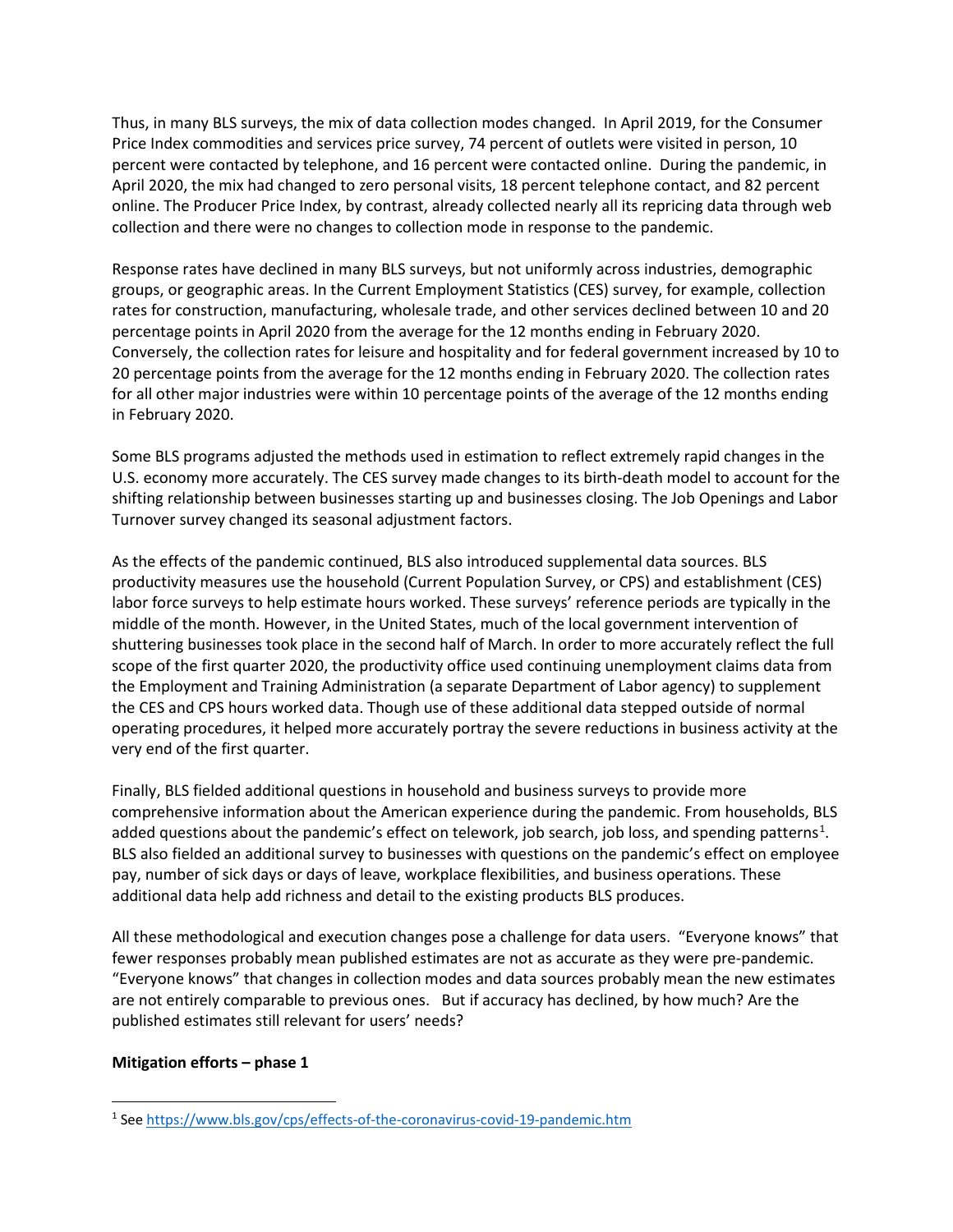On April 3, 2020, BLS reported that total nonfarm payroll employment fell by 701,000 in March and the unemployment rate rose from 3.5 percent to 4.4 percent. On May 8, BLS reported that total nonfarm payroll employment fell by 20.5 million in April and the unemployment rate rose to 14.7 percent. Calls and emails poured into BLS information desks wanting information on data collection, methods, concepts, and definitions. Much of the desired information did already exist but was scattered over the BLS website. Concepts and definitions could be found in the *Handbook of Methods*. Changes to methods were described in box notes on individual news releases. The BLS website had a set of agencywide response rate pages but they were almost 9 months out of date.

BLS depends on the trust of our respondents and data users. That trust has been established and maintained over decades through transparency – always announcing any changes in operations and preemptively alerting data users to any potential measurement anomalies. BLS also wants to communicate information in a common format across our many releases to help users easily find what they are looking for and be able to draw comparisons.

As the effects of the COVID-19 pandemic on BLS survey processing first became evident in March and April 2020, BLS began to issue summary operational impact statements, mostly in the form of questions and answers, alongside our data releases. This auxiliary information was largely ad-hoc and tended to vary program by program.

In mid-April, BLS began to standardize a set of accuracy and reliability measures that, in one form or another, have accompanied almost all major data releases since their implementation in early May. These metrics report on the operational paradata most relevant to users' questions and compare them with pre-pandemic values. We began by asking each program to address five questions:

- How are data normally collected?
- Do we expect changes in data collection because of the coronavirus?
- Will there be changes to scheduled release dates?
- Will the coronavirus affect our ability to make estimates?
- What impact will the pandemic have on the estimates and is that impact quantifiable?

These program-specific Q&A documents tended to be rather long, up to 14 pages in some cases. Though quite thorough, the documents were not easy to parse for specific information or data points.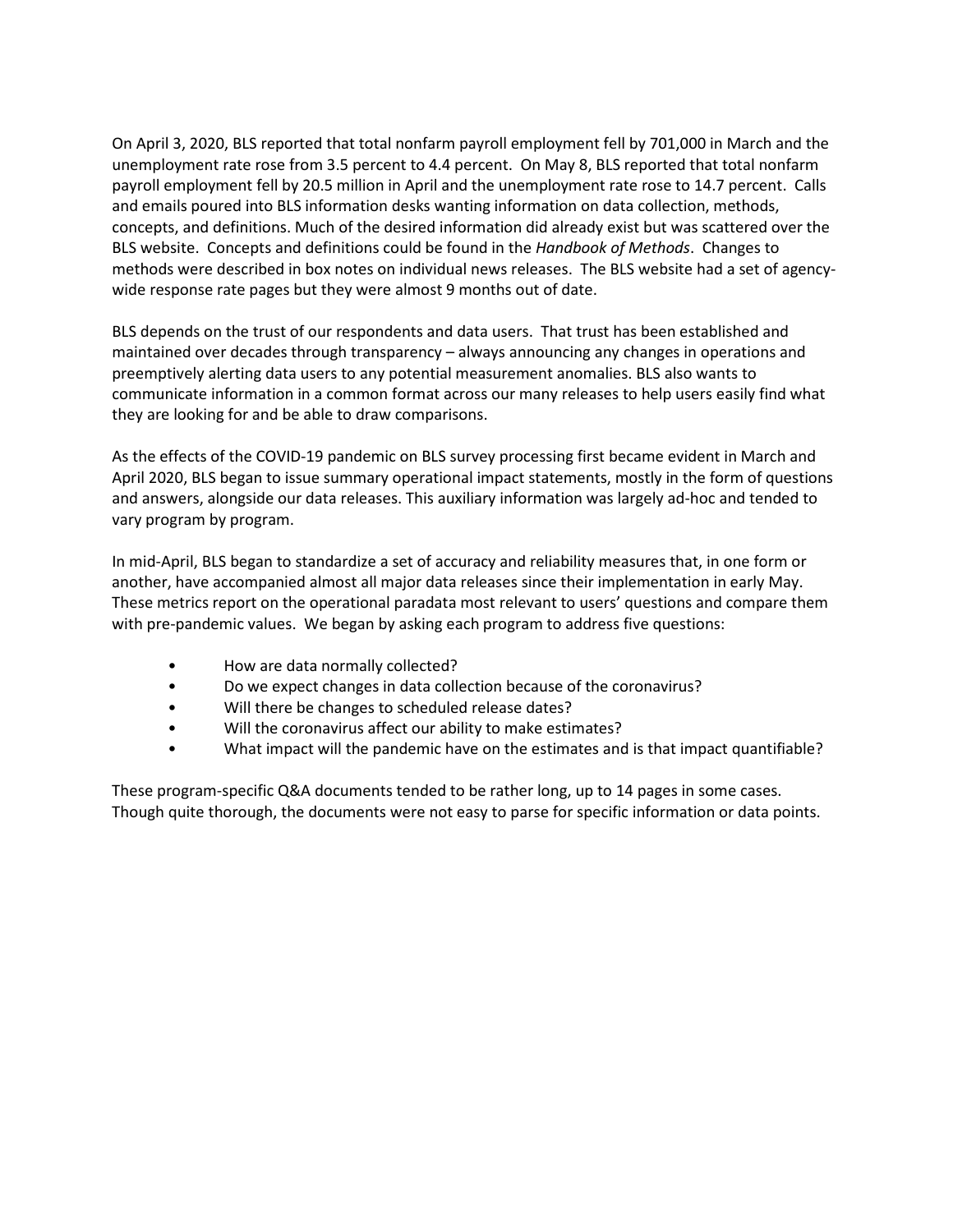

Some of the feedback we received included critical comments such as:

- "Indicate when something is new or updated. I don't know what has changed."
- "There is way too much information on each page of this site and the design makes it really difficult to navigate. Suggest a major overhaul."

Our initial assessment was that centralizing the information had been an improvement, that users needed more concrete information, and that we needed to document how measures were evolving over time instead of simply updating the same pages with new rates.

# **Mitigation efforts – phase 2**

By late April, patterns in press coverage and user inquiries became clearer, as did commonalities and differences in program-specific reporting. A new assessment added several concepts to the communications initiative:

- One measure is not enough
- What is meaningful for one program may not be so for another
- Reports need to be consistent
- Reports need to be easy to update.

Our emerging framework included measures of collection rates and modes, imputation, suppressions, and measures of statistical error, as well as changes to methods.

# Collection rates and modes

Collection rates seems like an obvious indicator, but we wanted to be more specific in the detail we were showing. For business data we wanted to show industry breakouts where it made sense to express that some industries were reporting as normal, while others, especially industries where closures had shuttered operations, may have stopped reporting altogether. It also gave us an opportunity to explain BLS collection strategies including not recontacting worksites committed to providing critical community services, such as hospitals and grocery stores.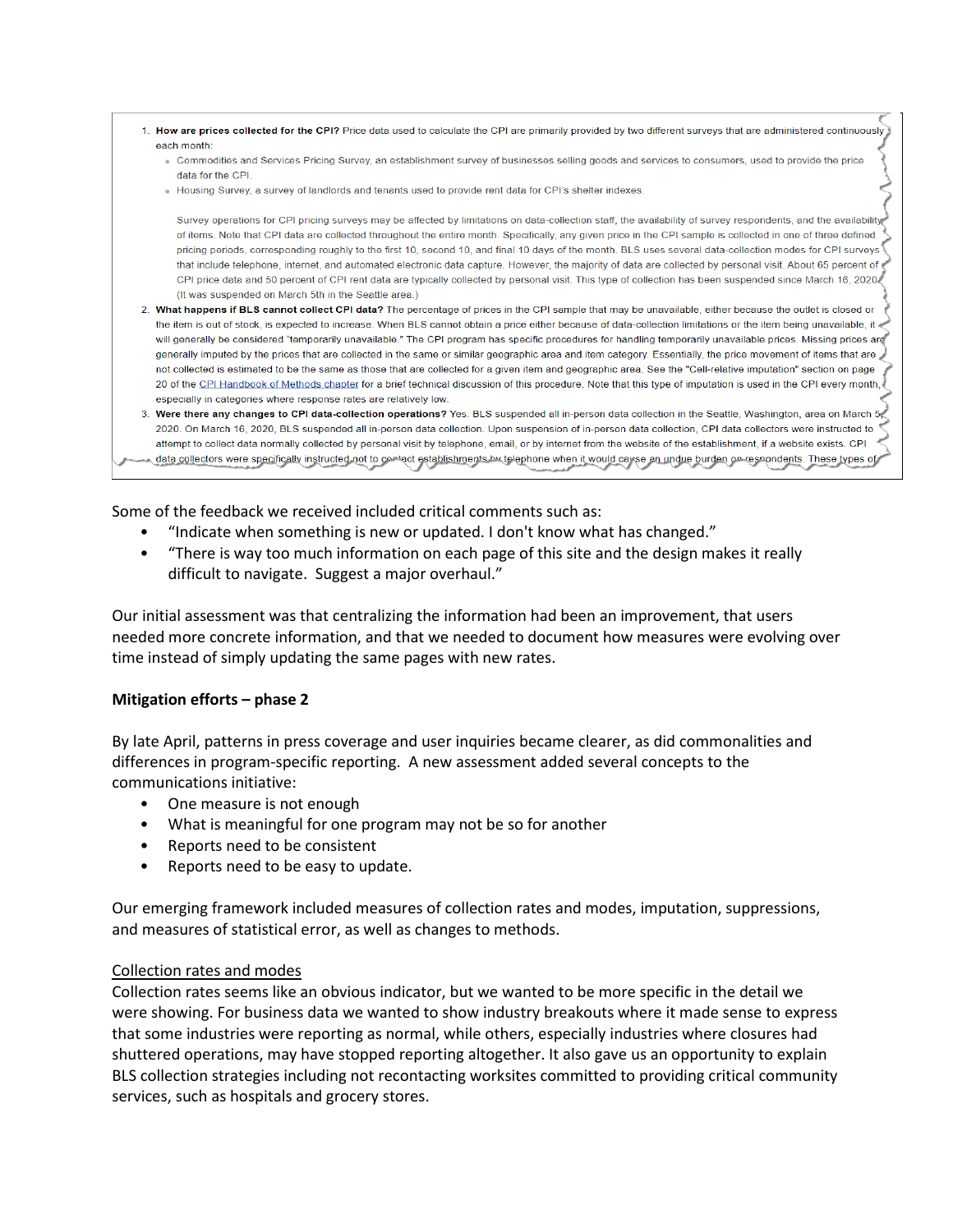Providing details on collection mode made sense for multimodal surveys or surveys that had to shift from one type of operation to another, for example, in person interviews to phone interviews or inperson site visits to web scraping.

# Imputation

Depending on the survey, some small amount of imputation is common under normal circumstances. To understand what was beyond normal, we asked programs to report their imputation rates. The reasoning being that the more severe the loss of input data, the more heavily we may rely upon imputation methods. Some programs, like the CPI, have several gradations of imputation, from nearestneighbor imputation to "hold the estimate constant over the period." We are reporting on each of these each month since the start of the pandemic. Using these figures, users can view the different types of imputation and assess if quality, at least in terms of sample reliance, has degraded.

# Suppressions

We wanted to be clear about the frequency of data quality not meeting BLS publication standards. In the normal course of creating and disseminating data there is often an annual review of disclosure violation and cell robustness. In the wake of the pandemic, programs more proactively monitored cell robustness and suppressed those observations where the data quality had fallen below publication standards. Usually these suppressions were limited to detailed categories while higher level of aggregation could still be published. In other cases the suppression may have been limited to a particular area of the country. By listing all suppressions, users are able to get a sense of the types of items and areas of the country most affected by the pandemic.

# Measures of error

In addition to the frequency of imputation and suppression, we wanted to be sure to understand, statistically, how confidence intervals surrounding our point estimates were changing. Many of our programs calculate error measures on an annual basis. For those programs that do make concurrent calculations, we asked that they report any significant changes in those error measures.

# Changes to methods

As it became clearer that the pandemic and associated restrictions would be in place for some time, BLS needed to adjust some of its methods to meet the demands of the situation. Examples of this included making a new computation for the payroll jobs birth-death factor, making adjustments to seasonal adjustment models (additive vs. multiplicative), and so forth. This section allows for programs to describe these changes and provide links to further information.

At the end of April, BLS issued guidance to all programs requesting that data releases be accompanied by the following information:

> 1) Any changes to data sources or estimation methods must be announced as early as possible. Full information must be provided with the first release using new sources or methods.

- 2) Assemble the following summary information to include with your releases:
	- Collection mode(s)
	- Response rates
	- Variance/standard error/confidence intervals
	- Imputation (counts or rates)
	- Cell suppression (counts or rates)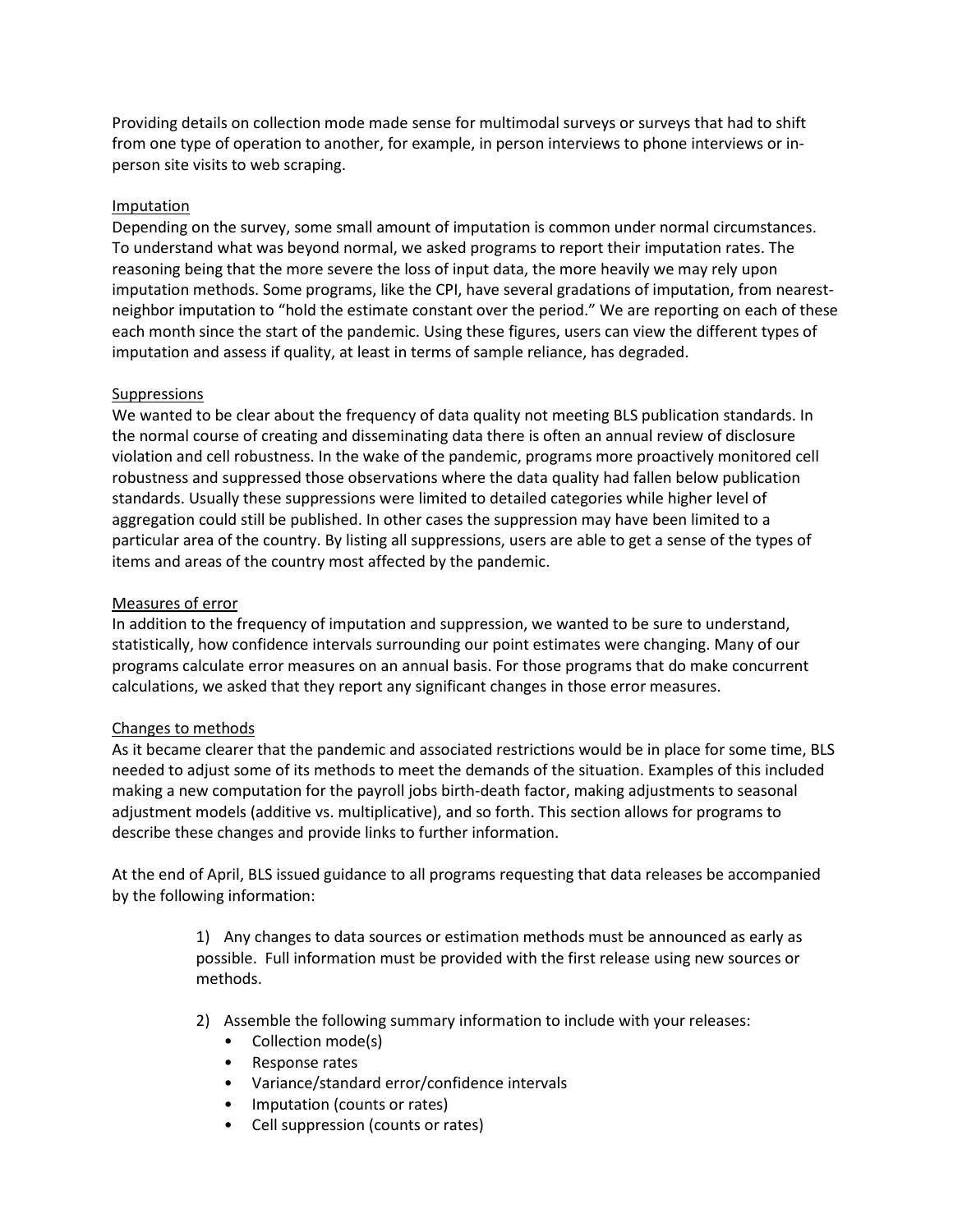3) If the above measures are not evenly distributed over industry/occupation/area/item categories/etc., document the notable outliers

4) In addition to current month/quarter measures, include measures for:

- Prior month/quarter
- Same month/quarter in prior year
- Average over year ending in Feb. 2020 (the last period unaffected by the pandemic)

To better understand user reactions, we also added a simple thumb up/thumb down indicator on each related webpage, with an option for users to add a freeform text comment to their rating.



By late May the new framework was in place. Each program has a release overview:



*https://www.bls.gov/covid19/effects-of-covid-19-pandemic-on-producer-price-index.htm*

Each release has a release-specific impact statement: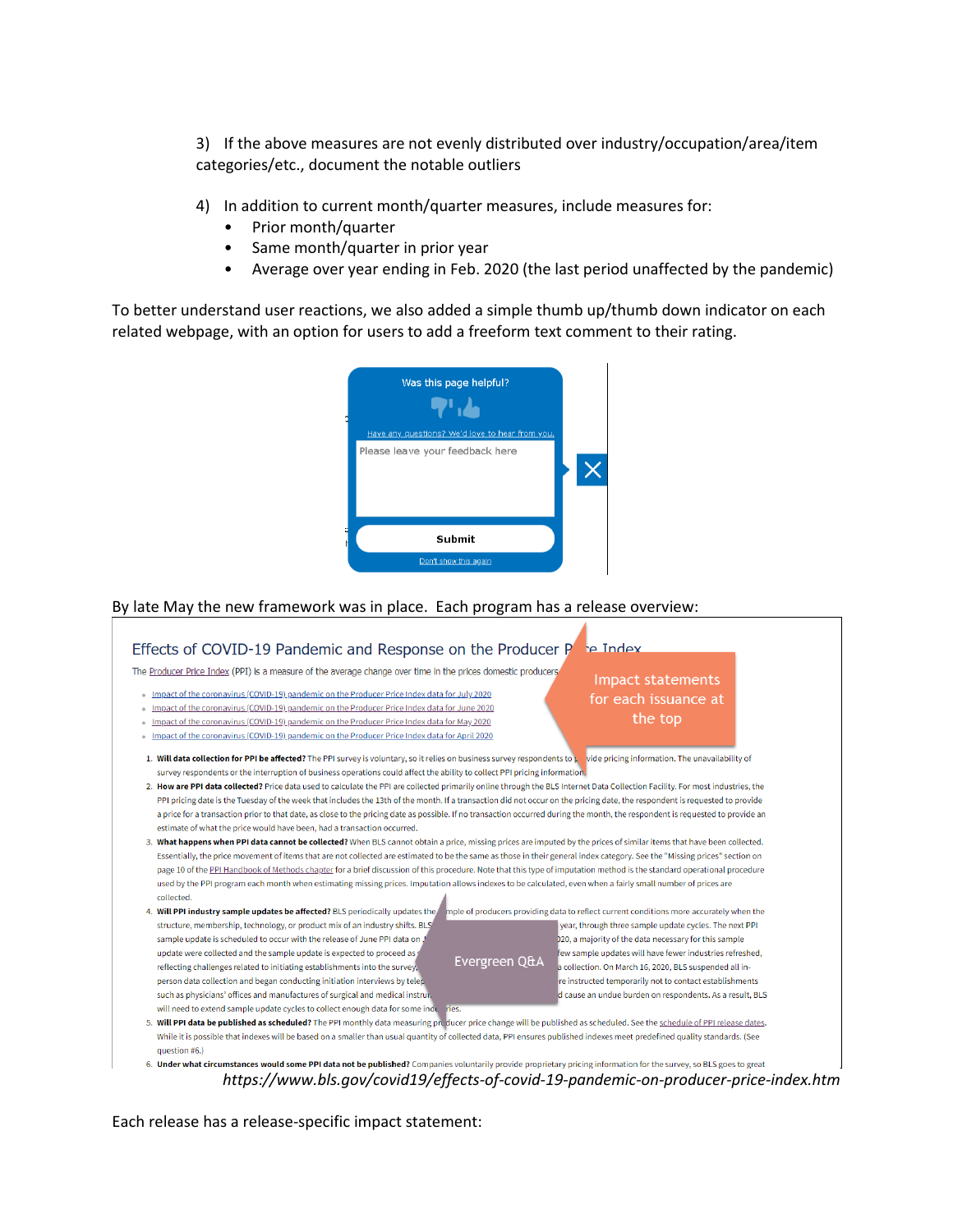# Impact of the coronavirus (COVID-19) pandemic on the Producer Price Index data for July 2020

The Producer Price Index (PPI) is a measure of the average change over time in the prices domestic producers receive for the sale of their products. PPI estimates for July 2020 were published on August 11, 2020. The pricing date was Tuesday, July 14, 2020, which means that most producers, but not all, provided prices they received on that date. The summary statistics in tables 1, 2, 3 and 4 indicate the impact of the COVID-19 pandemic on the PPI data collection, index estimation, and the BLS ability to publish indexes was minor for the release of preliminary July data. No changes in estimation procedures were necessary.

This page provides further information on the effects of the COVID-19 pandemic for the July 2020 Producer Price Indexes news release.

#### Collection mode

The PPI collects nearly all of its repricing data by web collection. There were no changes to collection mode in response to the pandemic.

#### Response rates

Table 1 provides the July 2020 response rate by industry sector, along with comparison periods of June 2020, July 2019, and a 12-month average for March 2019 to February 2020. The July 2020 response rate for items requested shows a similar level of response for the vast majority of industry sectors. While the response rate for entertainment, accommodation, and food services sector remains down when compared to historical comparison periods, both the July and June 2020 response rates reflect an uptick in response as businesses begin to reopen.

It is important to note that typically, the PPI survey's monthly price collection response rate averages 76 percent by the end of its 4-month index revision period. All PPI indexes are recalculated 4 months after publication of preliminary data. Thus, July indexes may be revised when BLS publishes the PPI for November on December 11, 2020. All summary statistics in the tables below reflect comparisons to PPI preliminary data.

|                                               | Table 1. Comparative response rate percentages for the release of PPI preliminary industry indexes |              |              |              |                                                        |
|-----------------------------------------------|----------------------------------------------------------------------------------------------------|--------------|--------------|--------------|--------------------------------------------------------|
| <b>Industry sectors</b>                       | 12-month average, March 2019 to<br><b>February 2020</b>                                            | July<br>2019 | June<br>2020 | July<br>2020 | Percentage point change from June 2020<br>to July 2020 |
| <b>All industrial sectors</b>                 | 69                                                                                                 | 71           | 72           | 73           |                                                        |
| Agriculture, forestry, fishing and<br>hunting | 47                                                                                                 | 50           | 48           | 47           |                                                        |
| Mining, utilities, and construction           | 66                                                                                                 |              |              | 70           |                                                        |

*https://www.bls.gov/covid19/producer-price-indexes-covid19-impacts-july-2020.htm*

We knew going into this initiative that not all programs calculate or collect the same paradata. For example, some programs calculate variances annually rather than monthly, or calculate variances only after the estimates are published. Thus, reporting was "pick off the menu of options" style where programs included the measures they could provide without substantial additional work. This led to some loss of comparability across programs.

In addition, standard errors depend on both sample size and changes in observed magnitudes. The dramatic swings in many estimates had a far greater impact on statistical accuracy measures than did the sample size reduction. Nonfarm payroll employment, for example, fell by 13.8 percent from March to April 2020, and rose by 2.1 percent and 3.6 percent in May and June, respectively. This compares with a typical monthly change in the 0.1 to 0.2 percent range.

The biggest challenge, however, was that the operational paradata measures BLS is now reporting are conceptually complex and require reasonably sophisticated statistical knowledge to understand and use effectively. Such subtleties were swamped by a far larger and more prominent pandemic-related estimation problem: a misclassification error in the household survey used to calculate the monthly unemployment rate. The error called into question, at least for some users, both the accuracy and the impartiality of the data BLS was releasing. Following the principle of full transparency, BLS announced and described the misclassification issue in every Employment Situation news releases between March and September. BLS also provided more detailed information, including estimates of what the data might have shown without the misclassification, in supplemental documents published at the same time as the Employment Situation reports and published an explainer blog at the end of June<sup>[2](#page-6-0)</sup>.

<span id="page-6-0"></span><sup>2</sup> See https://blogs.bls.gov/blog/2020/06/29/update-on-the-misclassification-that-affected-the-unemploymentrate/ with links to monthly Frequently asked Questions.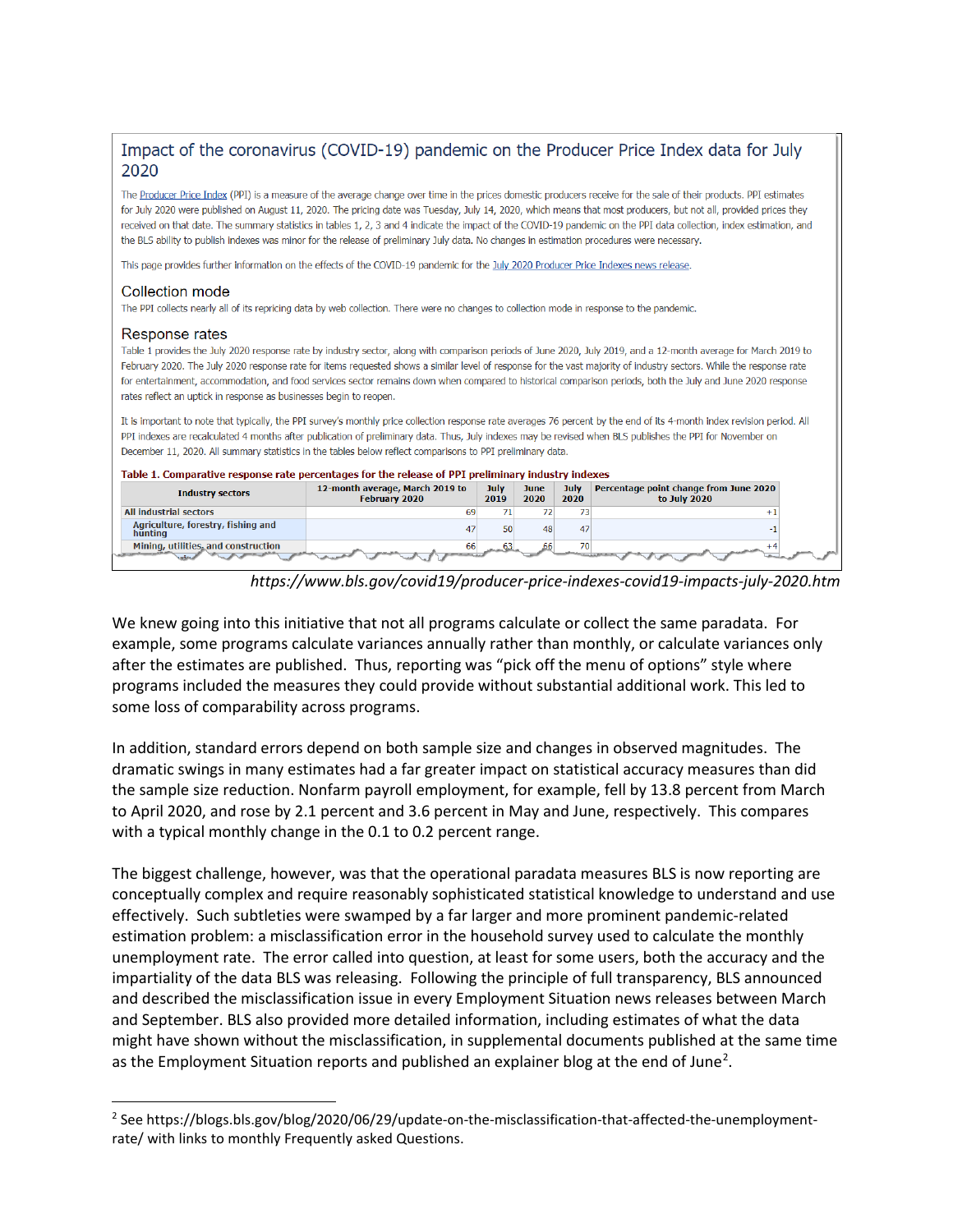There is an adage that's keeps coming up during the pandemic: we're changing the tires on a moving car. That feels true of trying to measure data quality and communicate it to the public. At the beginning there are so many things that are unknown and situations change and evolve. The first few attempts at communicating information about the quality of our data were disparate and scattered across the website. The goal of putting all the information together in a single location with similar formats was to help the user find what she was looking for no matter the release. An additional goal was to help our own staff have a guide and a template to simply plug in the latest set of paradata.

# **Reception**

Reception was somewhat mixed inside BLS. Several programs were happy to have clear guidance and a template to follow. Other programs were less enthusiastic to change the process they had used for the first few releases. The goal of the template was to help unify communications and to make it a "plug and play" set of information.

As of September 30, 2020, users have viewed webpages with the feedback box 166,067 times, left 294 ratings, and included 138 comments. The comments show that many of the ratings were unrelated to the pages themselves.<sup>[3](#page-7-0)</sup>

Once the unrelated ratings are eliminated, feedback has been 84.2 percent positive.

Some of the laudatory comments include:

"Very convenient to find a "hub" for this information. Thanks."

"It was helpful to know more complete situation."

"Extremely helpful. Thanks for keeping this marvelous data update. Great job!"

"I sense you're on the bleeding edge of the data that's going to point us out of the COVID mess."

"The data on this site is extremely useful and whomever put it together should get a raise. Well done, PPI."

Some critical comments include:

"The title of this page is "Effects of COVID-19 Pandemic and Response on the CPI". I was expecting a simple answer such as 'The CPI change was 50% lower than had been predicted in January'. Instead there are details on the methodology. Frustrating."

"A little helpful but I was hoping for (easy to find) figures on the number of people out of work now and in in recent months -- especially because of Covid-19. I have not found that information yet."

<span id="page-7-0"></span><sup>&</sup>lt;sup>3</sup> Many of these comments were poignant, e.g., "I was put on a call back list 2 days ago and still haven't received a call. Dealing with covid-19 is stressful already. Now can't get any assistance with unemployment compensation. Also having to deal with bill collectors wanting to disconnect services. Please help."